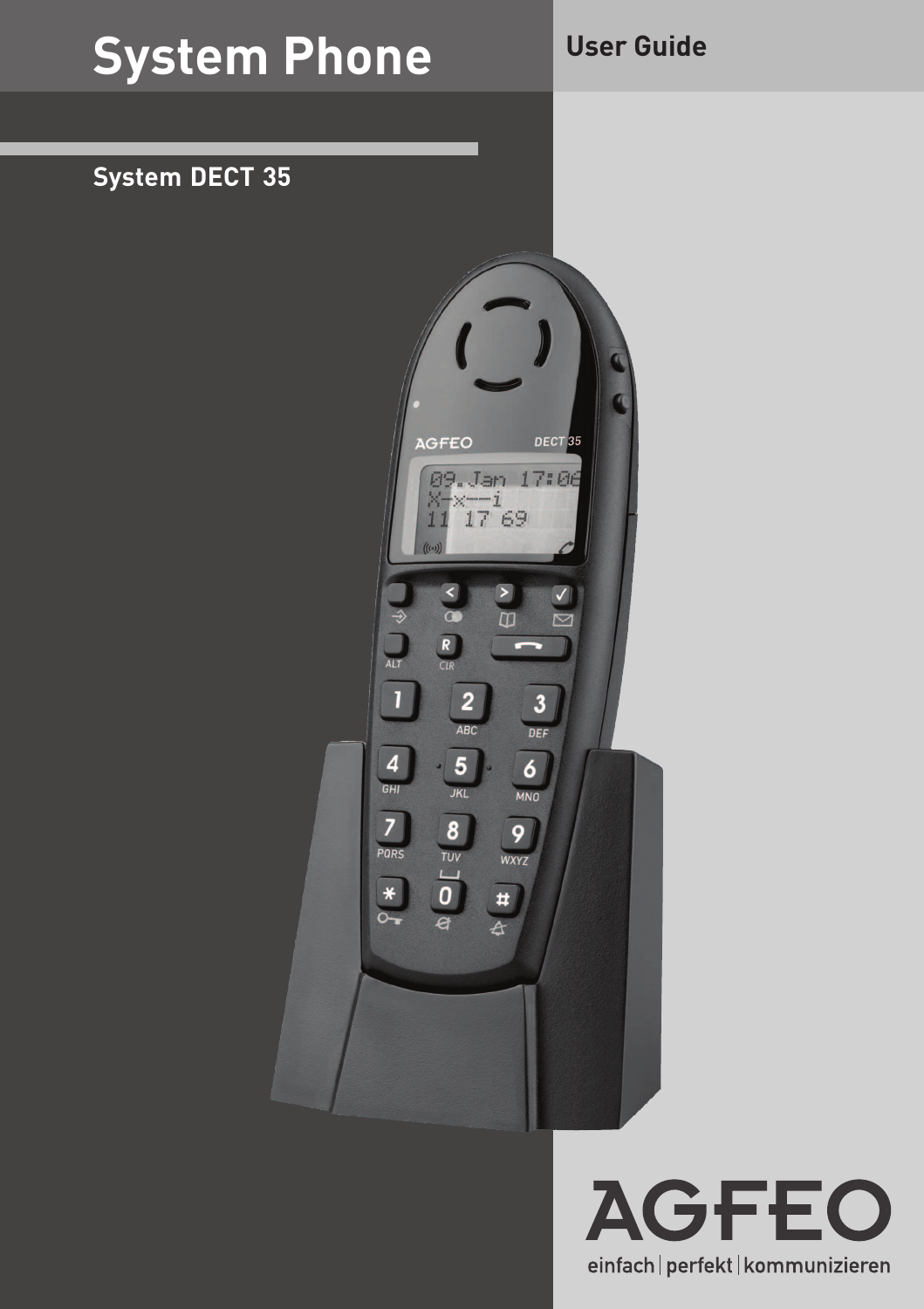#### **User Instructions**

The AGFEO DECT 35 Cordless System Phone is designed for the connection / registration to an AGFEO DECT S0 Base or an AGFEO DECT S0-Base plus.

The AGFEO DECT 35 will be supported by all AGFEO Telephone Systems from a firmware 8.0 and a DECT firmware from 2.6

AGFEO GmbH & Co. KG will not accept any liablility whatsoever for any damages which may have been caused by improper use of the DECT 35 Cordless System Phone.

#### **About this User Guide**

This user manual is intended for the telephone system with the firmware installed at the time of shipment. As the DECT35 Cordless System Phone is controlled from the telephone system certain features described in this manual may no longer apply if the system firmware is changed. This manual contains user instructions for the DECT 35 Cordless System Phone and a brief reference regarding the system features. A detailed description of features relating to the telephone system can be found in the user guide of the telephone system.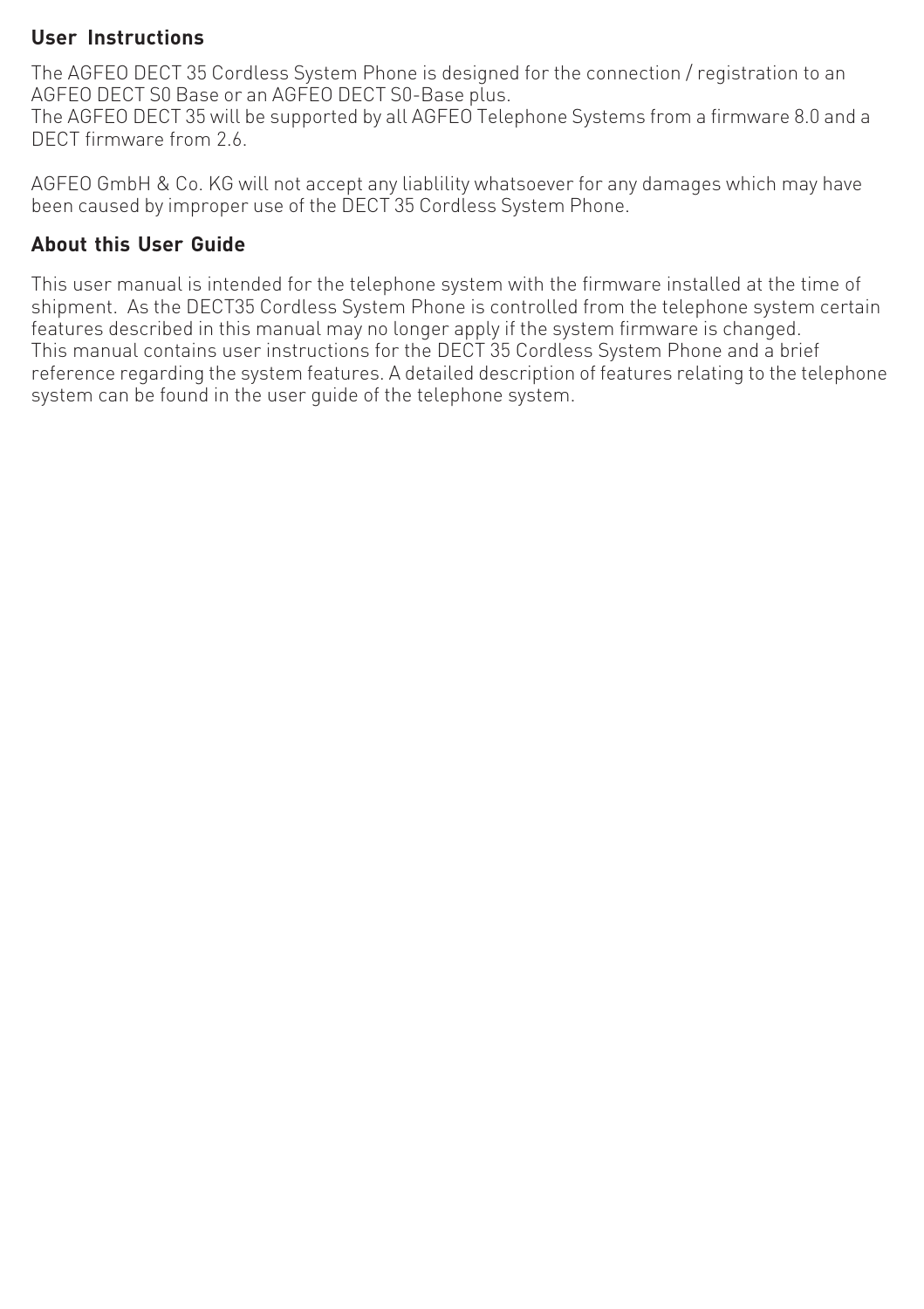## **Table of Contents**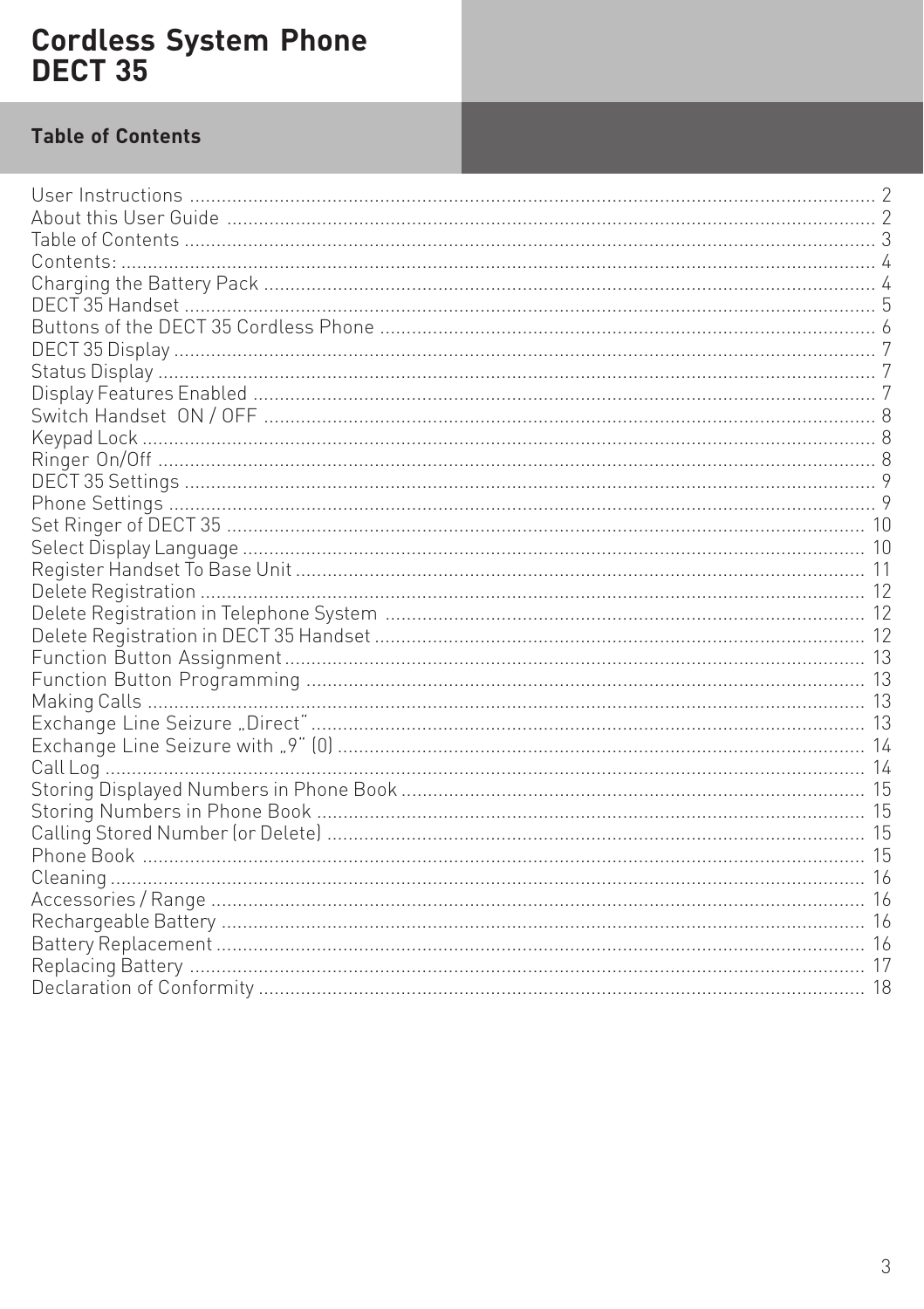#### **Contents:**

- 1 DECT 35 Cordless Handset
- 1 Rechargeable Battery Pack
- 1 Charging Cradle with Plug In Power Supply
- 1 User Manual

### **Charging the Battery Pack**

#### **NOTE: The supplied battery has not been charged.**

To charge the battery insert the handset in the charging cradle of the DECT 35. The charging status will be shown in the display of the phone. However, the display may remain without any indication for a few minutes if the battery will be charged for the first time. The handset will sound a beep once the battery has been fully charged.

- NOTE: The first initial charge should be carried out for at least 16 hours regardless of the charging status display.
- After the initial charge you may return the handset into the charging cradle after each call. The charging of the battery is electronically controlled to guarantee an optimal and gentle charging process.
- The battery may get warm during charging.

An even longer battery life can be achieved if you discharge the battery completely every so often. To discharge the battery, leave the handset switched on until this will switch off by itself.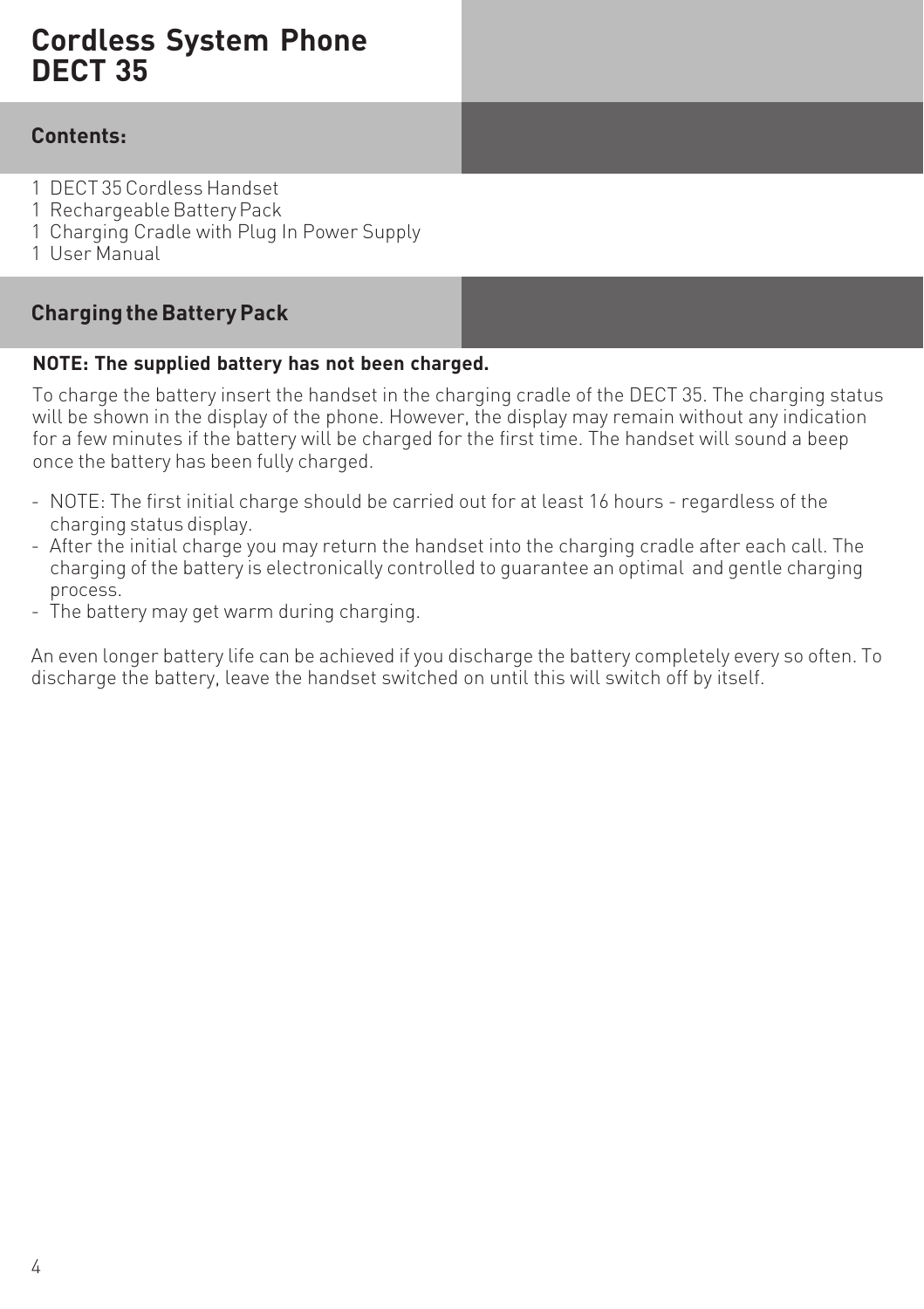#### **DECT 35 Handset**

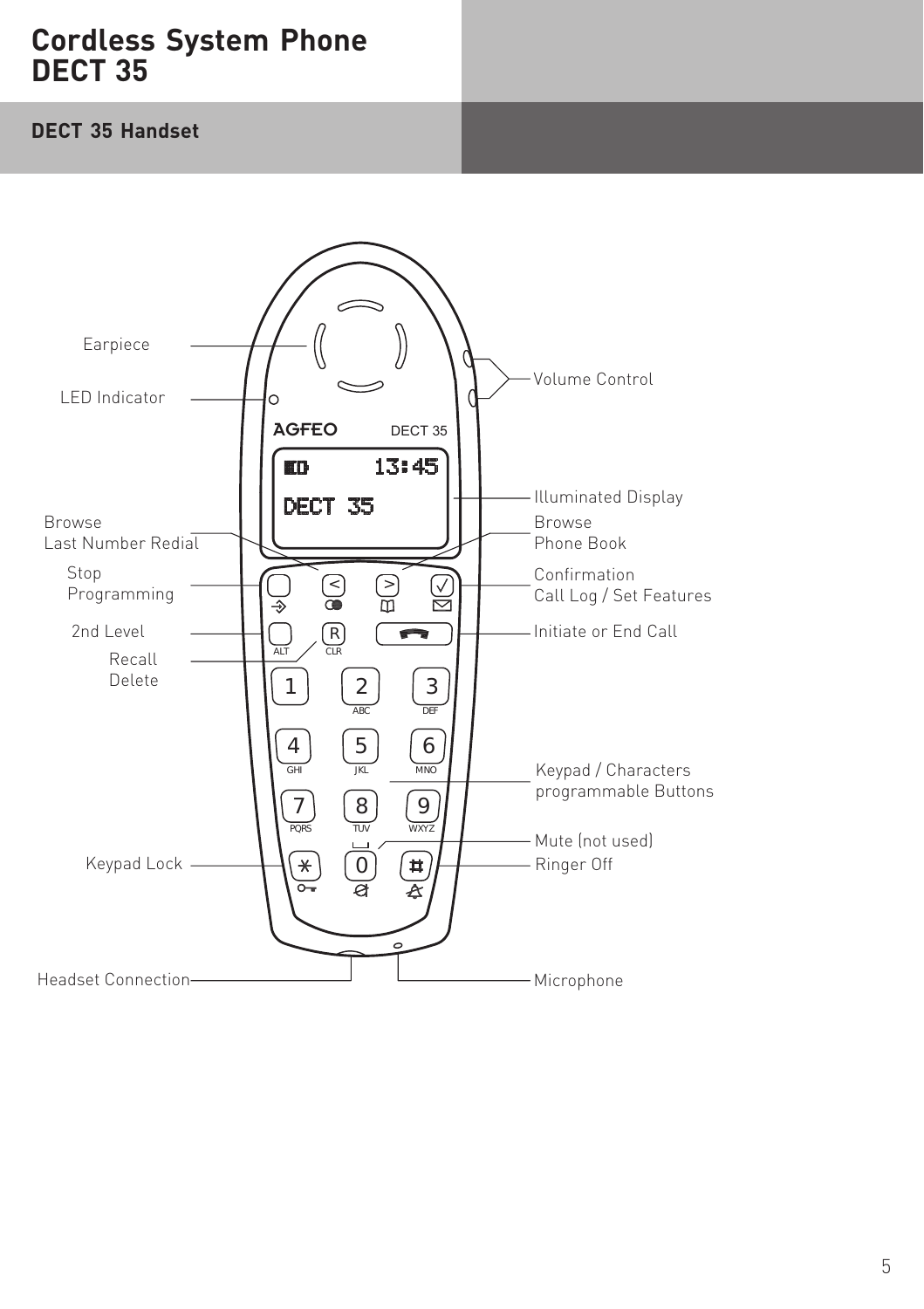|                                     | <b>Buttons of the DECT 35 Cordless Phone</b>                                            |                               |                                                                                          |
|-------------------------------------|-----------------------------------------------------------------------------------------|-------------------------------|------------------------------------------------------------------------------------------|
| $\mathbf 0$<br>$\star$<br>申         | Keypad - to dial or enter data                                                          | $  \overline{\mathbf{o}}  $   | Last Number Redial - LNR of AGFEO<br>System and or of the DECT 35 handset.               |
| ∣≻∣<br>$\left\langle \right\rangle$ | Arrow Buttons - To browse through the<br>display                                        | $\left  \diamondsuit \right $ | Programming of telephone system<br>internal functions and DECT 35<br>internal functions. |
|                                     | OK - To confirm entry                                                                   | ∣⊶∣                           | Keypad Lock                                                                              |
| <b>ALT</b>                          | Alt - Go to 2nd keypad level and to use<br>the freely programmable function<br>buttons. | Ø                             | Without any Function                                                                     |
| R                                   | Recall - Enquiry or Brookers Call.                                                      | $\boxed{\mathbf{Z}}$          | Switch off tone ringer. Incoming calls                                                   |
|                                     | Answer or End a Call. To Perform or Quit<br>a function.                                 |                               | will be signalled visually or by vibration<br>alarm.                                     |
|                                     |                                                                                         | <b>CLR</b>                    | Clear / Delete entry.                                                                    |
| ш                                   | Phone Book -Access System or DECT 35<br>Phone Book.                                     |                               |                                                                                          |
|                                     | Messages - View Call Log and                                                            |                               |                                                                                          |

Messages - View Call Log and interrogate Answering Machine.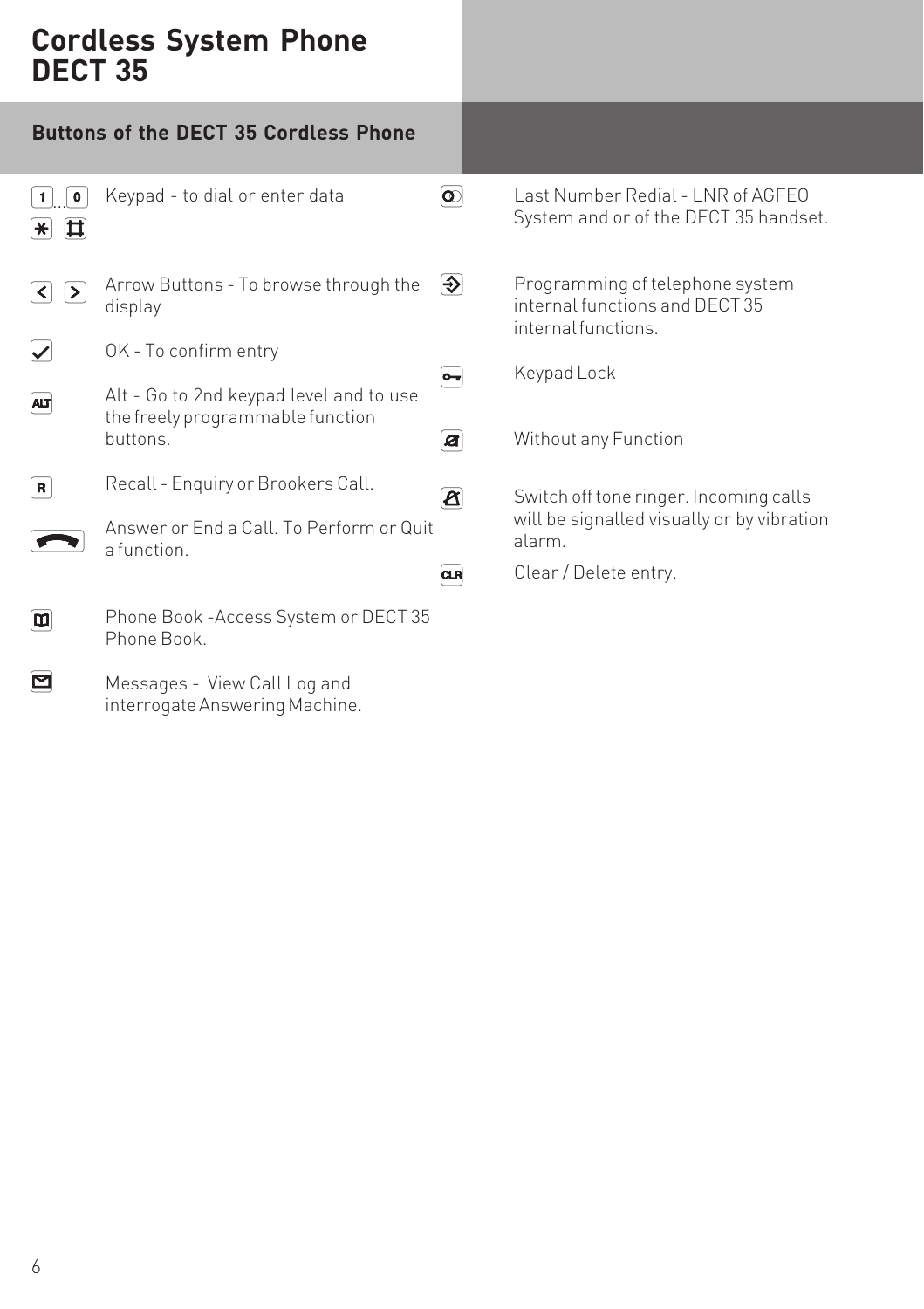#### **DECT 35 Display**



### **Status Display**



Status of S0 connections Status of extensions

- BRI ISDN trunk line. One line (one B-Channel) is in use. On incoming call X will be flashing. **x**
- BRI ISDN trunk line. Both channels are in use. **X**
- ISDN Extension. One line (one B-Channel) is in use. **i**
- ISDN Extension. Both channels of the line are in use. **I**
- Both B-channels of the ISDN lines are available. (Extension or BRI trunk line) **-**
- Extension number, Static: Extension is busy, Flashing: Extension is ringing. **18**

#### **Display Features Enabled**

To display features enabled, press the ALT buttone once.



Pressing ALT  $\text{active}$   $\text{URL}$   $\text{Pressing ALT}$  Displays the features enabled

- Call Waiting ON **K**
- Do Not Disturb (DND) ON **R**
- Diversion / ISDN-Diversion ON. **U**
- Call Forwarding / Alternative Extension ON **E**
- **N** Night Service
- Appointment Reminder ON. **T**
- Wake Up Call ON **W**
- **L** Call Log
- Answering Machine (AGFEO A-Module 30 only) **A**
- Sensor enabled **S**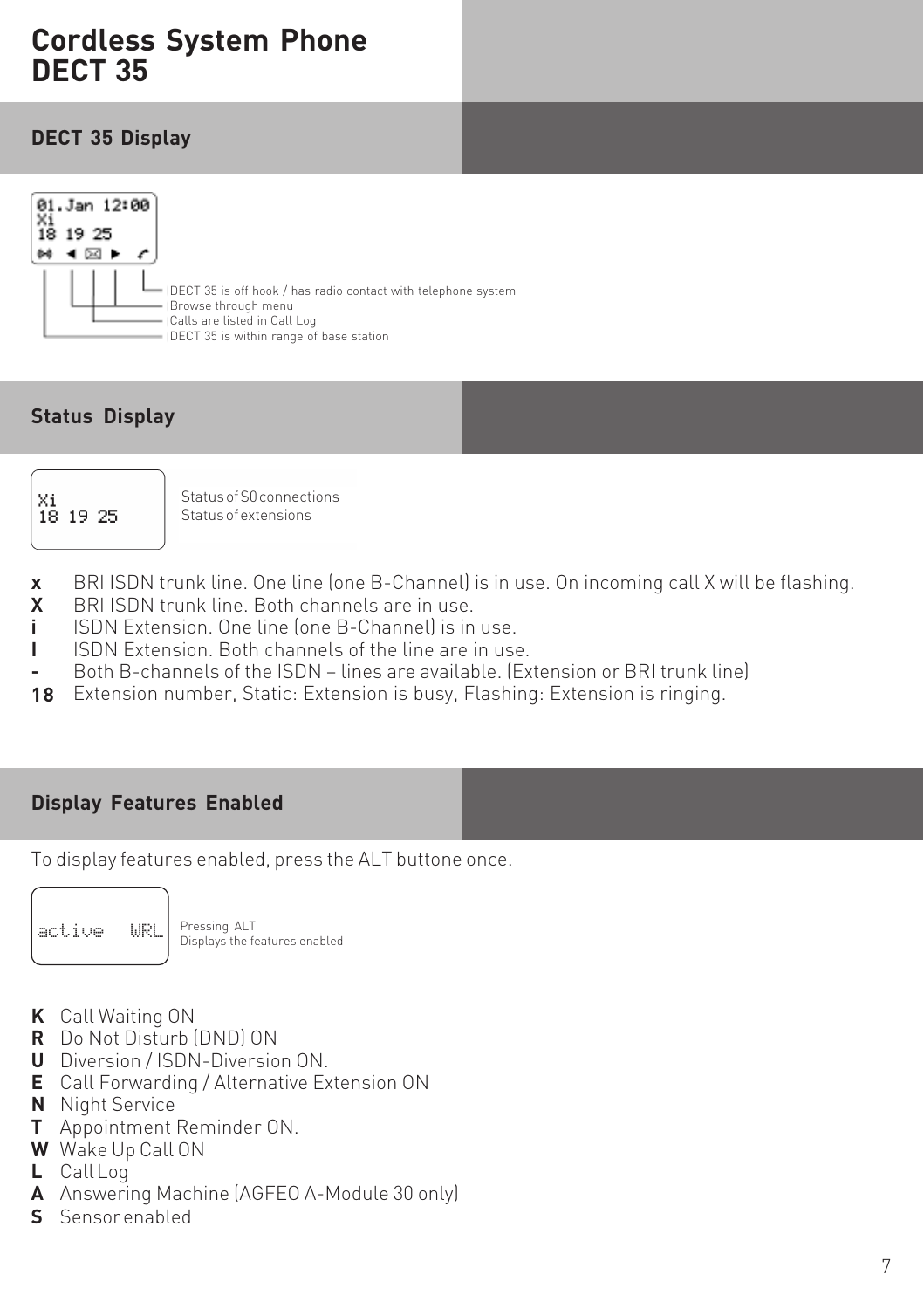| DECI JJ                                                                                                                                                                       |                                   |
|-------------------------------------------------------------------------------------------------------------------------------------------------------------------------------|-----------------------------------|
| Switch Handset ON / OFF                                                                                                                                                       |                                   |
| Switch to ON.<br>Press the handset button for 1 second                                                                                                                        | $(P)$ 1 sec.                      |
| Switch OFF:<br>Press the $\vee$ button for 3 seconds<br>The DECT 35 will switch ON after the battery is<br>connected and the handset is inserted into the<br>charging cradle. | $P$ 3 sec.                        |
| <b>Keypad Lock</b>                                                                                                                                                            |                                   |
| Enable the keypad lock:<br>Press the $\bigstar$ button for 2 second                                                                                                           | $(P)$ 2 sec.<br>$ \divideontimes$ |
| Disable the keypad lock<br>Press the $\bigstar$ button for 2 seconds                                                                                                          | 2 sec.<br>$*$                     |
| Pressing any button will have no function when<br>the keypad is locked.                                                                                                       |                                   |
| To answer a call press the "Handset Button", the<br>keypad lock is automatically disabled during a call.                                                                      |                                   |
| <b>Ringer On/Off</b>                                                                                                                                                          |                                   |
| Switch the ringer off:<br>Press the $\boxplus$ button for 2 second                                                                                                            | ⊙ 2 sec.<br>$ \Box $              |
| Switch the ringer back to on:<br>Press the <b>D</b> button for 2 second                                                                                                       | $(9)$ 2 sec.<br>団                 |
| If the tone ringer is switched off then incoming<br>calls will be indicated visually and where<br>applicable by vibration alarm.                                              |                                   |
|                                                                                                                                                                               |                                   |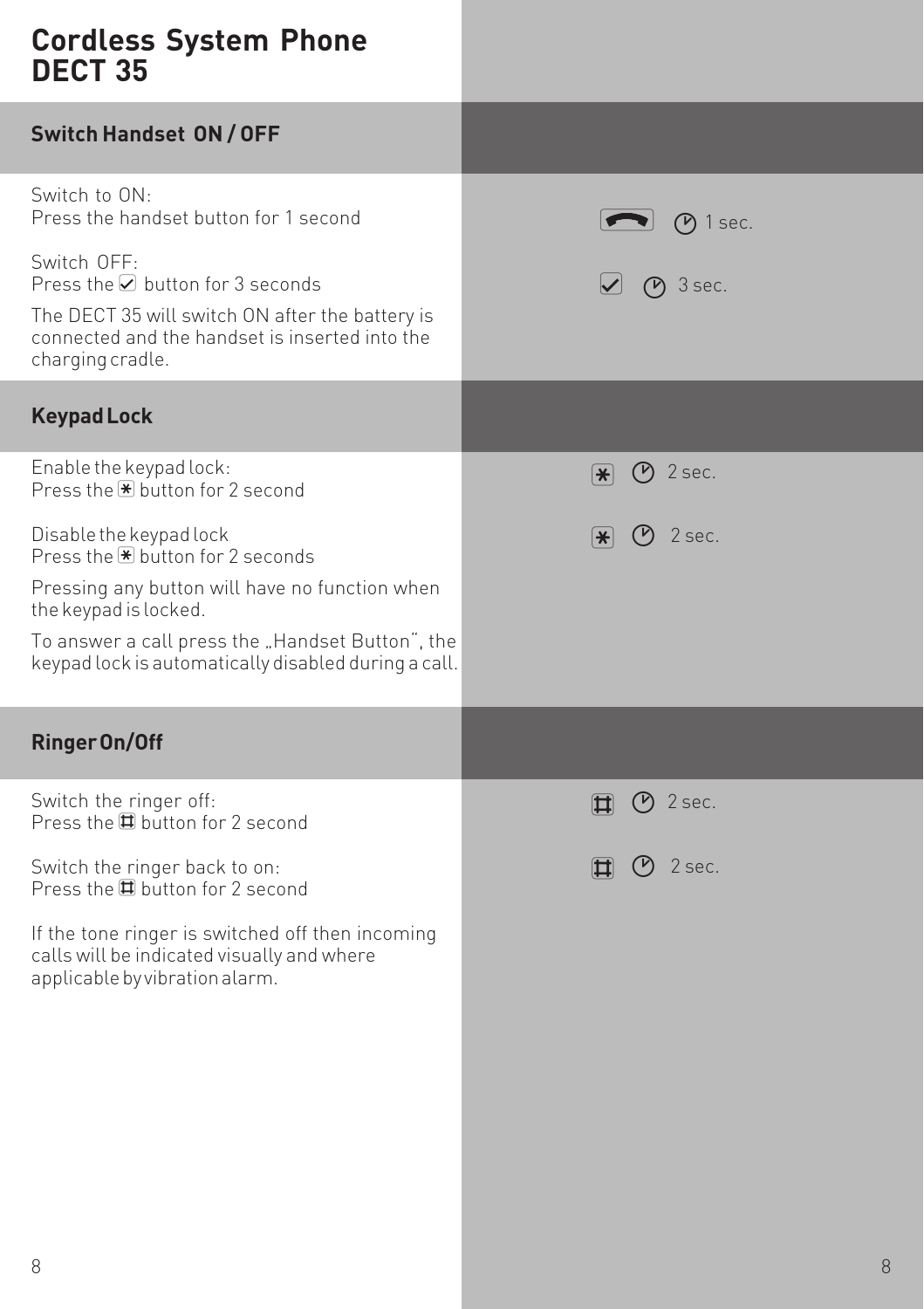## **DECT 35 Settings**

To enter the DECT 35 settings menu, press and hold the button "Set" for longer than one second.

Two different settings can be carried out within the menu **Profile**. Each of these profiles offer the following settings:

- Ringer volume: Here you may set the required ringer volume.
- Key Click: You may set if you hear a click when pressing buttons of the DECT 35.
- Signals: Setting the volume of the handset confirmation/warning tones.
- Vibrator: Will set the vibration alarm to on or off.
- Auto-Answer: This will set the auto answer function for the DECT 35. The auto answer function is useful if you wear a headset and wish to answer every call without the need to press a button on the handset.
- Charger: Here you can set if an incoming call should automatically be answered when the handset is removed from the charging cradle.
- Earpiece Vol: The volume of the handset can be set in 5 steps.
- Range Alarm: You may set if the handset should give an alarm if it goes outside the range of the DECT base station.
- Backlight: The backlit display can be switched on or off here.
- Keylock: You can set if the keypad lock will be manually enabled or lock automatically after 60 seconds.

The display language on the DECT 35 can be set from the menu **Language.**

The menu **Ringer** offers the setting of the 10 various ringing patterns (Calls Incoming/Setup Incoming Ringing Patterns in TK-Suite) which have been set in the telephone system. Due to this extension -, doorphone - and incoming calls are easily recognisable by the ringing pattern set. The menu **Phonebook** offers the following selection:

- dial telephone numbers from the phone book of the DECT 35,
- store new phone book entries,
- delete phone book entries.
- The menu **Base Station** offers the selection of:
- selection between 10 memory locations of base stations,
- register your cordless handset to another base station,
- delete a base station entry from your handset.
- In the menu **Service** you will be able to display:
- the metering mode of your cordless phone,
- display the firmware version of your DECT 35 cordless phone.

## **Phone Settings**

| Press and hold down the button  Set".<br>Select the setting "Set-Up Profile".<br>Confirm with $\Box$ .<br>Using the arrow buttons select the profile for<br>which you want to change the setting. | 2 sec.               |
|---------------------------------------------------------------------------------------------------------------------------------------------------------------------------------------------------|----------------------|
| Confirm with $\nabla$ .                                                                                                                                                                           | $\langle \rangle$    |
| You now can select the above described features.<br>With $\triangleright$ you can select the required menu, you                                                                                   | $\blacktriangledown$ |
| may change the settings by using the arrow<br>buttons.                                                                                                                                            | $ \langle  \rangle$  |
| The new setting will be activated by pressing $\Omega$ .                                                                                                                                          |                      |
| To exit the phone setting menu press the "Set"<br>button briefly.                                                                                                                                 | ∣⊕<br>$\mathsf Q$    |
|                                                                                                                                                                                                   |                      |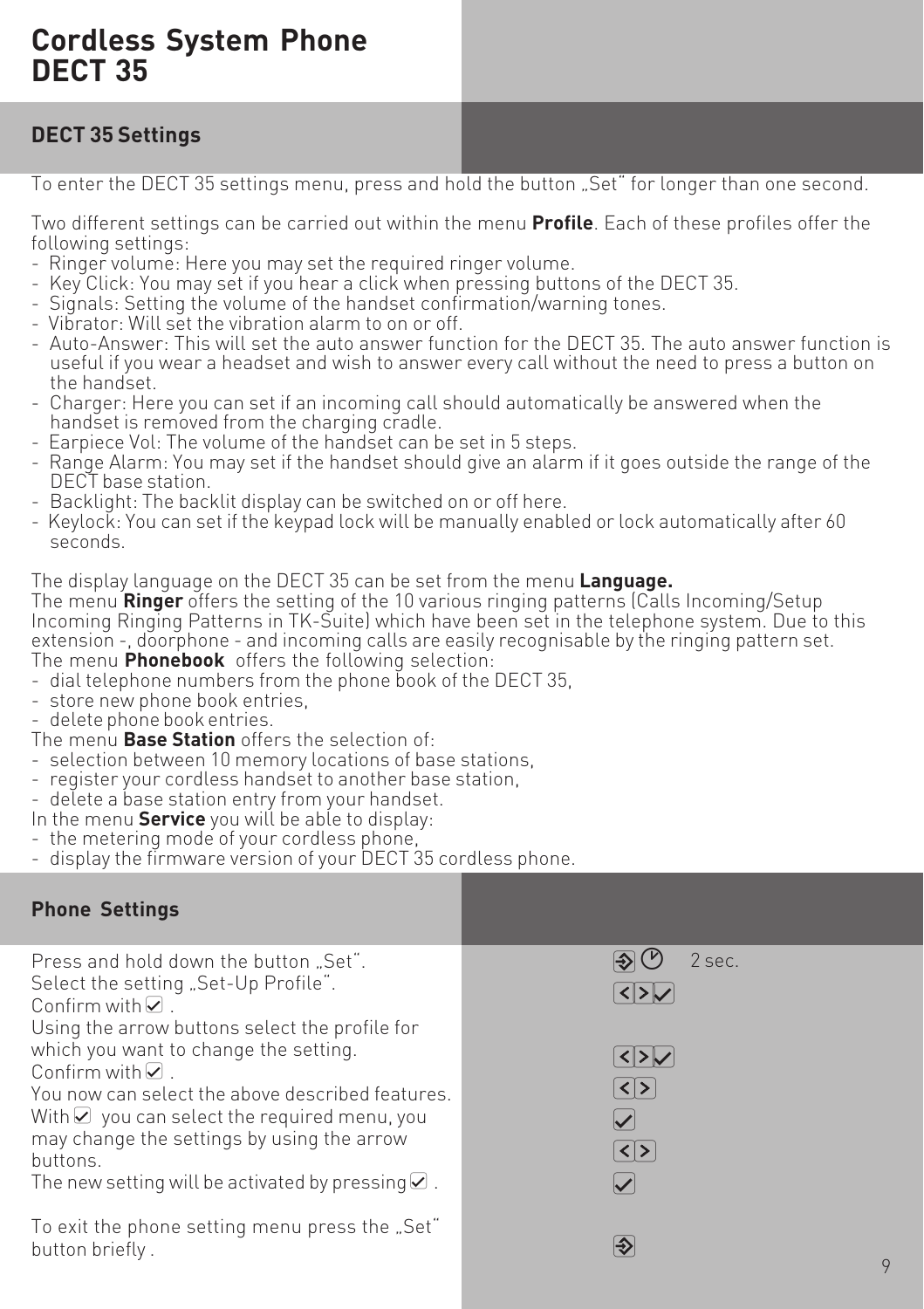| $\circledR$<br>2 sec.<br>$\sqrt{2}$<br>Using the arrow buttons select the ringing pattern |
|-------------------------------------------------------------------------------------------|
| $\sqrt{25}$                                                                               |
| $ \textbf{<} $ > $ \textbf{<} $                                                           |
| $\bigcirc$                                                                                |
|                                                                                           |
| $\circledR$<br>2 sec.<br>$\sqrt{2}$                                                       |
| $\sqrt{25}$                                                                               |
| $\overline{\bigcirc}$                                                                     |
|                                                                                           |
| $ \diamondsuit $ 2 $ 0 $                                                                  |
| $ \textbf{<} $ > $ \textbf{<} $                                                           |
| $\left  \clubsuit \right $                                                                |
|                                                                                           |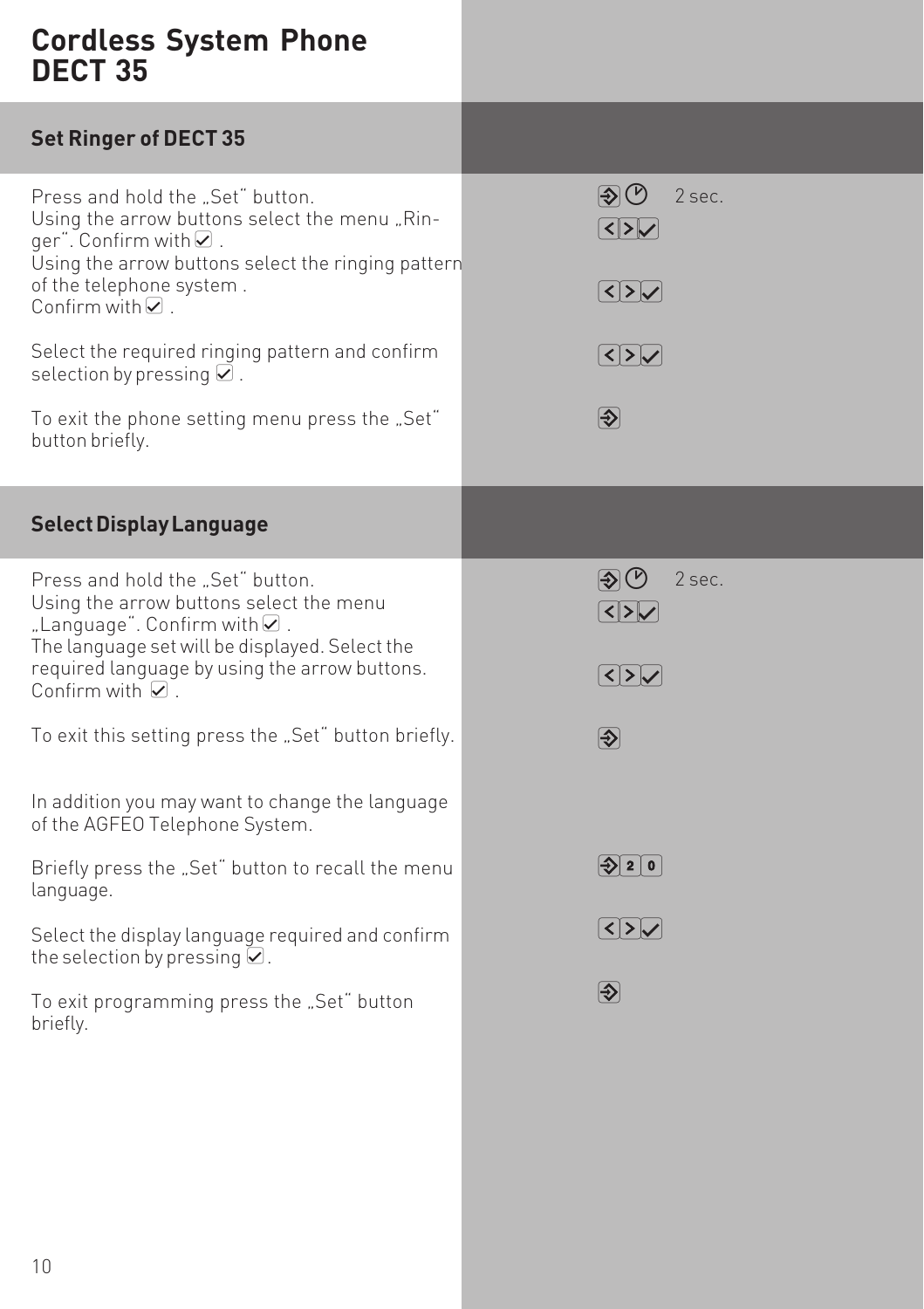| <b>Register Handset To Base Unit</b> |  |  |
|--------------------------------------|--|--|
|                                      |  |  |

The DECT 35 handset can be registered to a maximum of 10 base units. Should you only have one base unit, then you may ignore this section and all other information referring to the selection of a base unit. Should the telephone system have more than one base unit in operaton, then you select the base unit to which you want to register the DECT 35 handset to. The base unit can be allocated by use of the Identnumber. (Sticker on module or identification in display) First switch your DECT Base to registration mode as described in the user manual of your DECT SO-Base or DECT Module. On the cordless phone press and hold the "Set" button. Using the arrow buttons select the menu "Base Station" and confirm by pressing  $\mathcal Q$ . By using the arrow buttons go to the menu

"Subscription New" and confirm by pressing  $\Omega$ . The handset will now search for a base station which is in registration mode.

If a base station is found then this will be shown in the display of the phone.

If more than one base station is in registration mode, select the required one by using the arrow buttons.

Confirm selection by pressing  $\mathcal Q$ .

Select the required memory location by using the arrow keys.

Enter System PIN (in default 2580) and confirm by pressing  $\mathcal Q$ .

The cordless system phone is now registered to the base station.

 $\bigcirc$  2 sec.  $\lceil$ < $\lceil > \rceil$  $\overline{\blacktriangledown}$  $\lceil$ < $\lceil$ > $\rceil$  $\boldsymbol{\mathcal{U}}$ 

 $\lceil$  $\blacktriangleright$ 

> z  $\overline{\blacktriangledown}$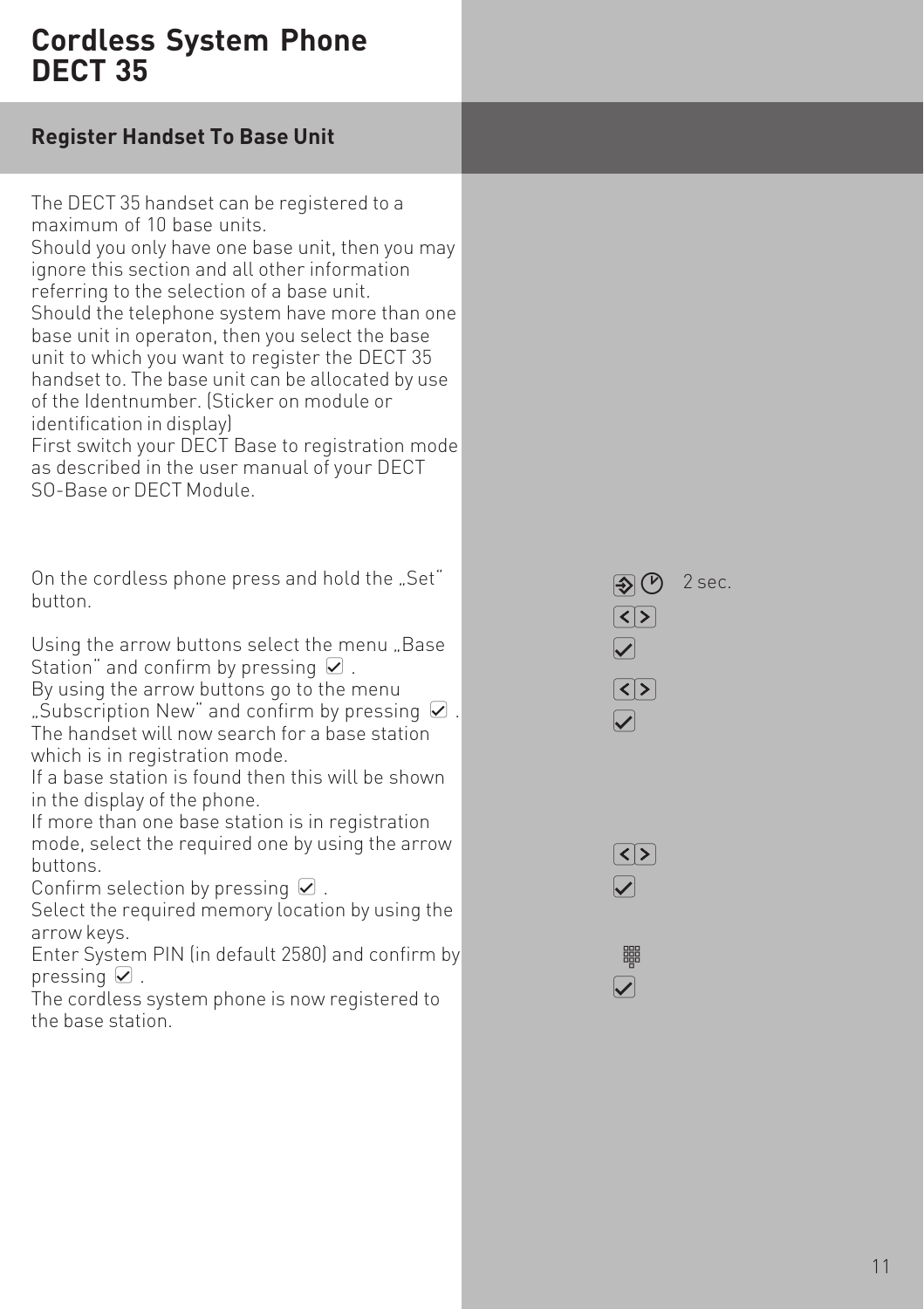## **Delete Registration**

A handset registration may be removed at any time. The registration will have to be deleted in the telephone system first followed by the deletion in the DECT 35 handset.

| Delete Registration in Telephone System                                                                                                                                                        |                                                                                                                                     |
|------------------------------------------------------------------------------------------------------------------------------------------------------------------------------------------------|-------------------------------------------------------------------------------------------------------------------------------------|
| Enter programming mode.<br>Enter system PIN after "9", if this has been<br>enabled                                                                                                             | $ \diamondsuit $ 9 $ $<br>「體<br>Enter System PIN<br>if so required                                                                  |
| Use the arrow buttons to display the DECT<br>handset which you want to deregister from the<br>base unit. Confirm by pressing $\angle$ .<br>The DECT phone is now deregisterd from the<br>base. | $\vert \vert \vert \vert \vert \vert \vert \vert \vert \vert \vert \vert \vert \vert \vert \vert$<br>$\lceil$ < $\lceil$ > $\rceil$ |
| <b>Delete Registration in DECT 35 Handset</b>                                                                                                                                                  |                                                                                                                                     |
| On the DECT 35 handset press and hold the "Set"<br>button for 2 seconds.                                                                                                                       | $\circledR$ 2 sec.                                                                                                                  |
| Using the arrow buttons go to the menu "Base<br>Station and confirm with $\nabla$ .                                                                                                            | $\left[\leq\right]\geq\right]$<br>$\bm \nabla$                                                                                      |
| Continue to use the arrow buttons and select<br>"SUBSCRIPTION REMOVE" and confirm with Ø.                                                                                                      | $\boxed{\text{S}}$<br>$\blacktriangledown$                                                                                          |
| Select the base unit which you would like to<br>delete from the DECT 35 and confirm by pressing<br>$\nabla$ .                                                                                  | $\circled{s}$<br>$\vert\boldsymbol{\mathcal{p}}\vert$                                                                               |
| Confirm the final request with $\mathcal Q$ .<br>The base unit is now deleted from the DECT 35.                                                                                                | $\checkmark$                                                                                                                        |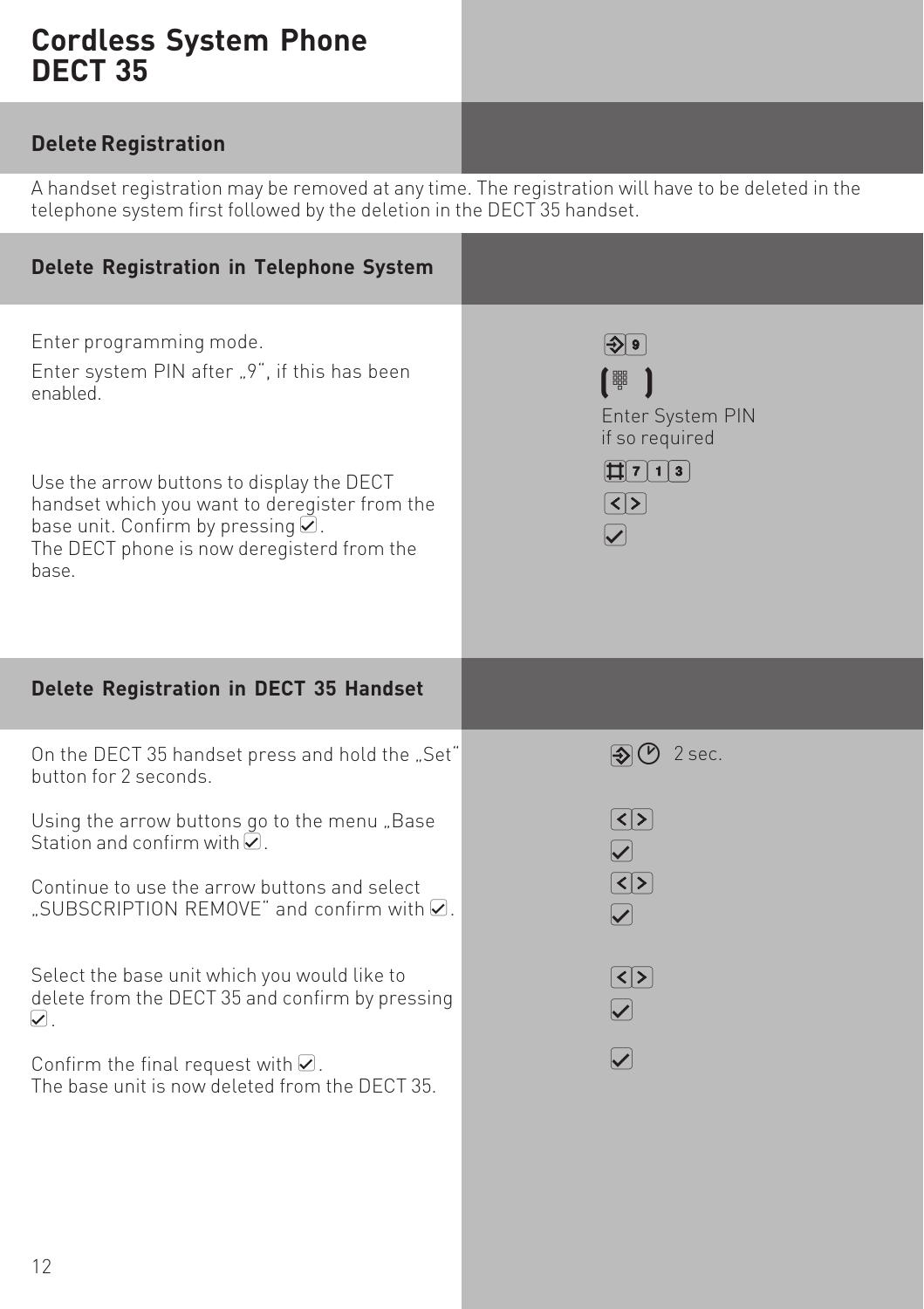#### **Function Button Assignment**

The function button assignment can be individually programmed to your own requirements. You may define which required function will be available for each button. Each of the 10 buttons can have a function stored which can be recalled by pressing  $\overline{AB}$   $\overline{B}$  0-9. If a function button has been pressed in error, then pressing "Alt and number" again will recall the new function. In default all function buttons have . Phone Book" assigned to them.

| <b>Function Button Programming</b>                                                                                          |                             |
|-----------------------------------------------------------------------------------------------------------------------------|-----------------------------|
| Enter programming mode.<br>Select function button which is going to be<br>changed.                                          | $ \rightarrow 3 $ 1<br>四體   |
| Browse through the available functions by using<br>the arrow buttons                                                        | $\langle \rangle$           |
| Confirm selection.<br>Select another button to be changed or end<br>programming mode.                                       | $\blacktriangleright$<br>[୬ |
| <b>Making Calls</b><br><b>Exchange Line Seizure "Direct"</b>                                                                |                             |
| <b>Extension Calls:</b><br>Press the hash button followed by the required<br>extension number.<br>Press the handset button. | ゴ 譜                         |
| <b>External Calls:</b><br>Dial the required telephone number and then<br>press the handset button.                          | 器                           |
| Pick Up External Call:<br>Another telephone is ringing, press the handset<br>button followed by ☑. Call is picked up.       |                             |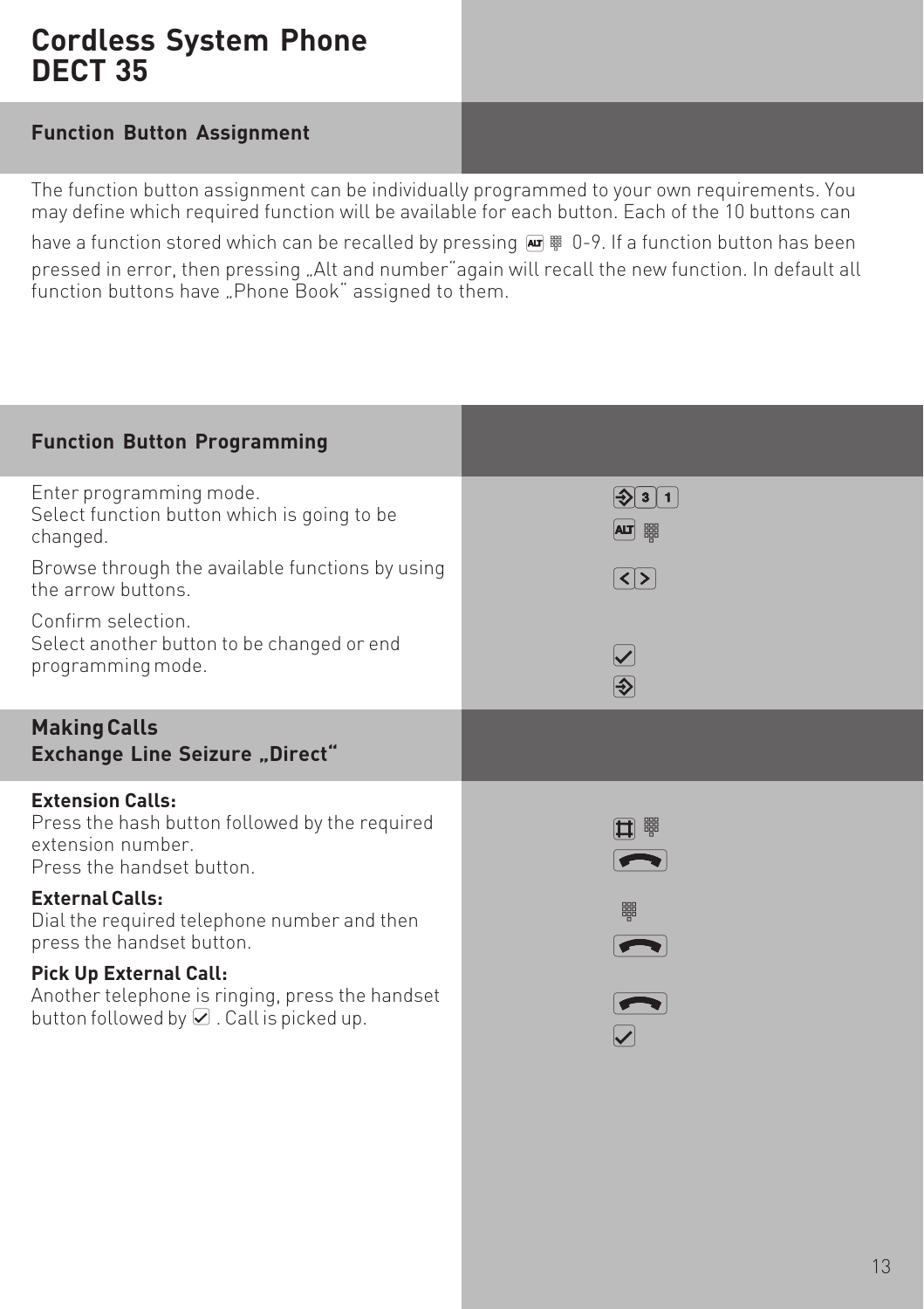**Exchange Line Seizure with "9" (0)** 

**Extension Calls:** Dial the required extension number and press the handset button.

**External Calls:** Dial "9" to get a line followed by the telephone number required. Press the handset button.

#### **Pick Up External Call** Another telephone is ringing, press the handset

button followed by  $\Omega$  . Call is picked up.





## **Call Log**

**Display Call Log:** (Only possible if enabled in the Telephone System)

Press the  $\vee$  button. Press again the  $\Box$  to open the call log.

## **Dialling from the Call Log:**

Select the required phone number by using the arrow buttons, press  $\Omega$  or press the handset button.

#### **Deleting a Number from the Call Log:**

Select the required phone number to be deleted from the call log by using the arrow buttons. Press "Clear".



 $\overline{\mathbf{a}}$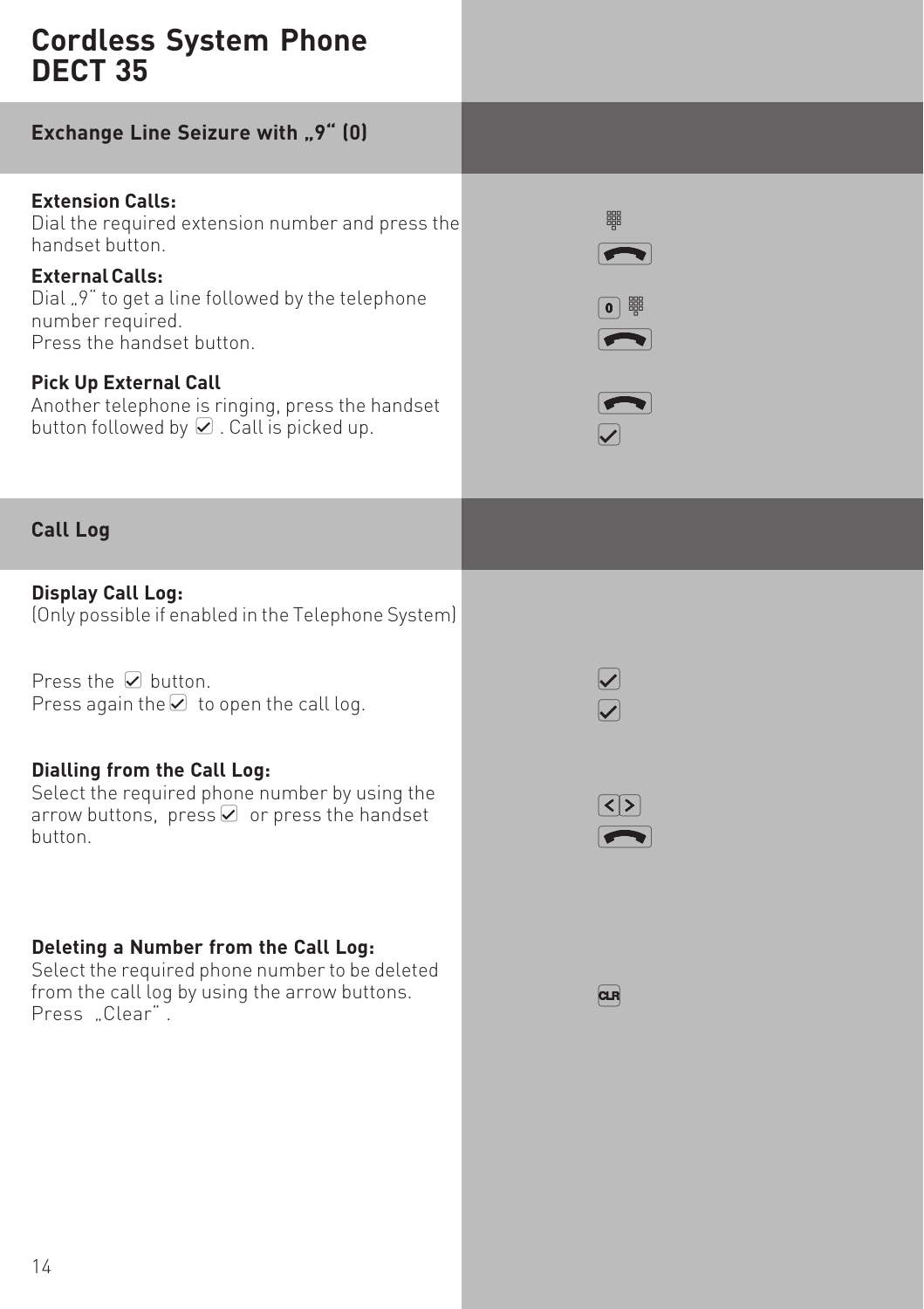### **Phone Book**

The handset has its own phone book with up to 80 entries. Each entry can consist of up to 24 alphabetic - and 24 numeric characters to store names and numbers.

| <b>Storing Displayed Numbers in Phone Book</b>                                                                                                                                                                                                                                                  |                                                                                  |
|-------------------------------------------------------------------------------------------------------------------------------------------------------------------------------------------------------------------------------------------------------------------------------------------------|----------------------------------------------------------------------------------|
| A telephone number is shown in the display<br>Press Phone Book Button.<br>Confirm selection.<br>Enter name and confirm entry.<br>NOTE:<br>Please observe "Line Seizure" settings. If the<br>direct exchange line seizure is disabled, then<br>entries must be prefixed with line seizure digit. | $\odot$<br>2 sec.<br>$ \mathbf{m} $<br>$\overline{\bm{\mathcal{Y}}}$<br><b>N</b> |
| <b>Storing Numbers in Phone Book</b>                                                                                                                                                                                                                                                            |                                                                                  |
| Access phone book                                                                                                                                                                                                                                                                               | 2 sec.<br>回の                                                                     |
| Confirm entry                                                                                                                                                                                                                                                                                   | $\sqrt{2}$                                                                       |
| Enter telephone number and confirm.                                                                                                                                                                                                                                                             | 鼺<br>$\blacktriangledown$                                                        |
| Enter name and confirm.<br>NOTE:<br>Please observe "Line Seizure" settings. If the<br>direct exchange line seizure is disabled, then<br>entries must be prefixed with line seizure digit.                                                                                                       | 鼺<br>$\blacktriangledown$                                                        |
| <b>Calling Stored Number (or Delete)</b>                                                                                                                                                                                                                                                        |                                                                                  |
| Access phone book                                                                                                                                                                                                                                                                               | $\circledcirc$<br>2 sec.<br>$\boxed{m}$                                          |
| Enter first character<br>and $/$ or                                                                                                                                                                                                                                                             | 鼺                                                                                |
| browse to the required entry by using the arrow<br><b>buttons</b>                                                                                                                                                                                                                               | $\lceil \zeta \rceil$                                                            |
| Call displayed entry                                                                                                                                                                                                                                                                            |                                                                                  |
| ordelete                                                                                                                                                                                                                                                                                        | $ \mathcal{S}  >  \mathcal{S} $                                                  |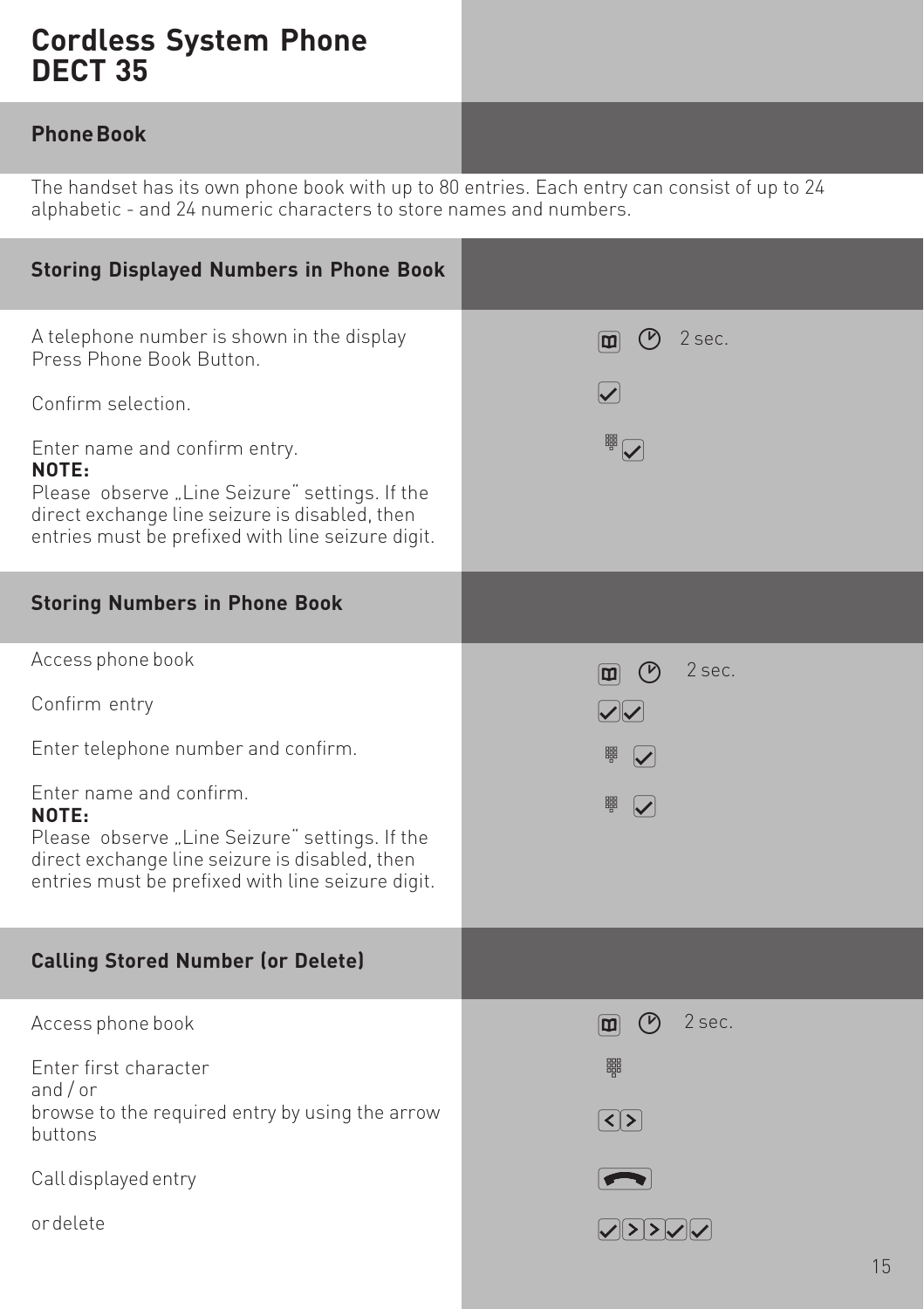#### **Cleaning**

- Only wipe the cordless phone with a slightly damp cloth or dry anti static cloth.
- Please ensure that no moisture is allowed to enter the unit.

#### **Accessories / Range**

**Battery Replacement**

#### **Accessories** (Available via our dealer network )

The following items are available via our dealer network: replacement batteries, head sets of various manufacturers, charging cradle, DECT repeater to extend the range, leather case and belt clip.

#### **Range**

The maximum range between DECT 35 handset and DECT S0-Base plus can be up to 300 metres in line of sight. However, the range will be reduced by obstacles between base and handset such as walls and furniture. As a general rule the range within a building will be approx. 50 metres.

## **Rechargeable Battery Standby Time Talk Time** max 120 hours max 12 hours

- Please use only original AGFEO DECT 35 rechargeable batteries.
- DO NOT use any other charging device as the rechargeable batteries could be damaged.

#### **Please dispose of old batteries responsibly.**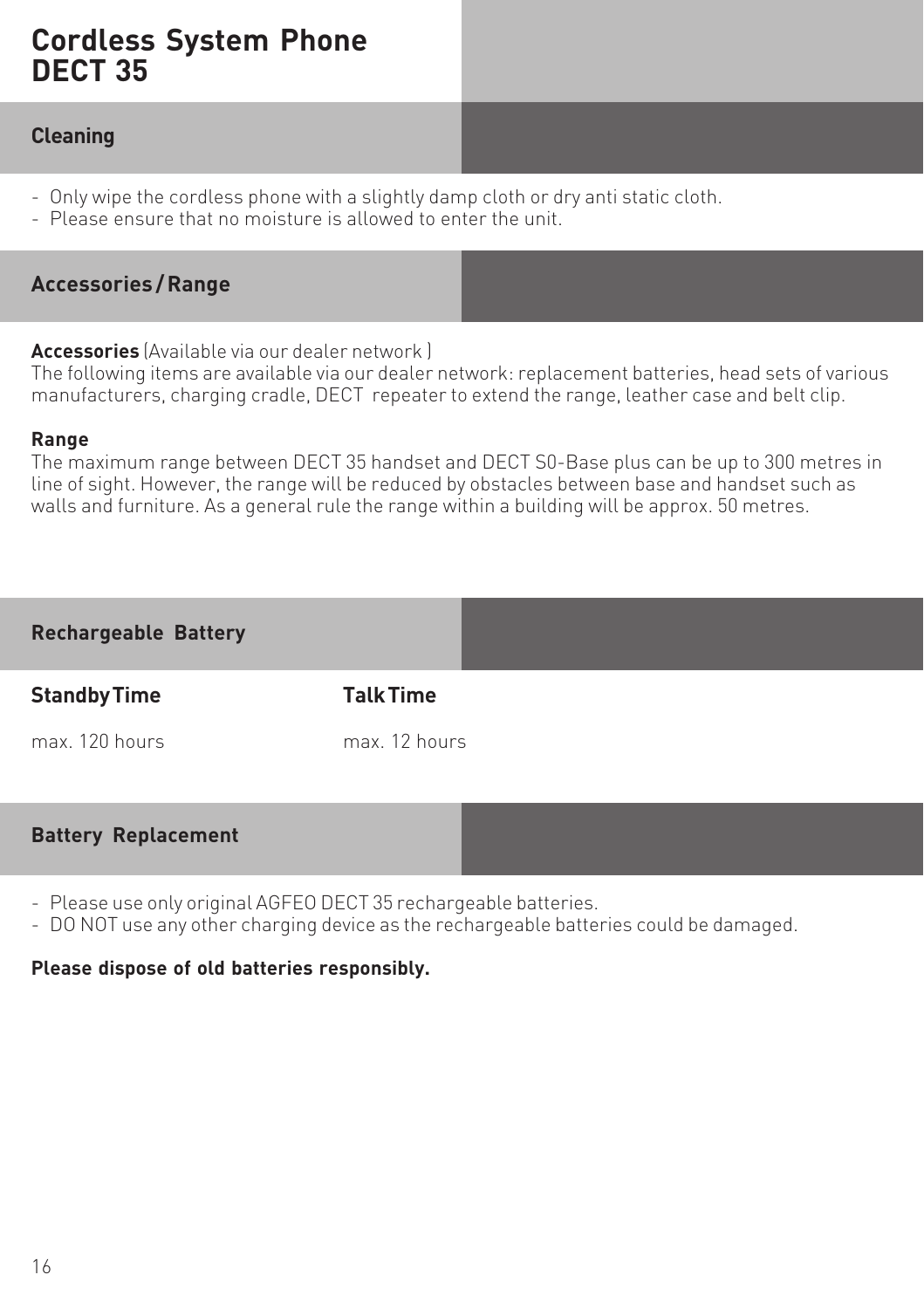## **Replacing Battery**



To open the battery compartment, press the cover with your thumb and slide towards the headset connection, then lift this upwards. To refit the cover follow this instruction in the reverse order.

#### **Approved rechargeable batteries:**

Only the enclosed battery is approved for use with this handset. **Do not use any other battery.**

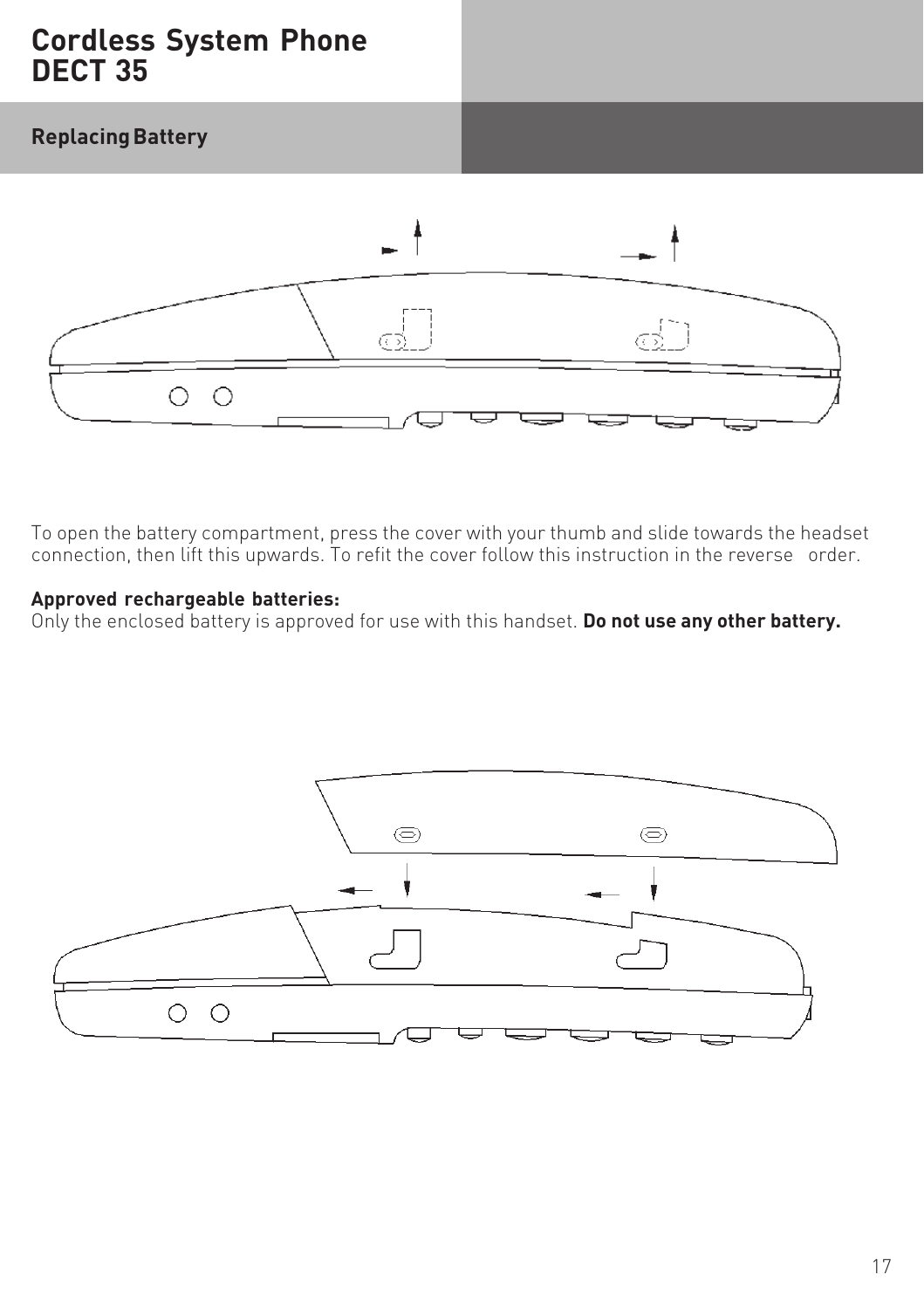**Declaration of Conformity**

## **CONFORMITY DECLARATION**

| Identification of unit: | PP3                   |
|-------------------------|-----------------------|
| Category:               | <b>DECT</b>           |
| Trade name:             | $Z-3040$ Agfeo        |
| Model/type:             | u <sub>235</sub> 2307 |

Producer's name and address:

KIRK telecom A/S Langmarksvej 34 DK-8700 Horsens Denmark

This declaration is based on the following standards:

TBR<sub>6</sub>

Place and date:

Signature:

 $H_{0}$ vscas 27-02-01